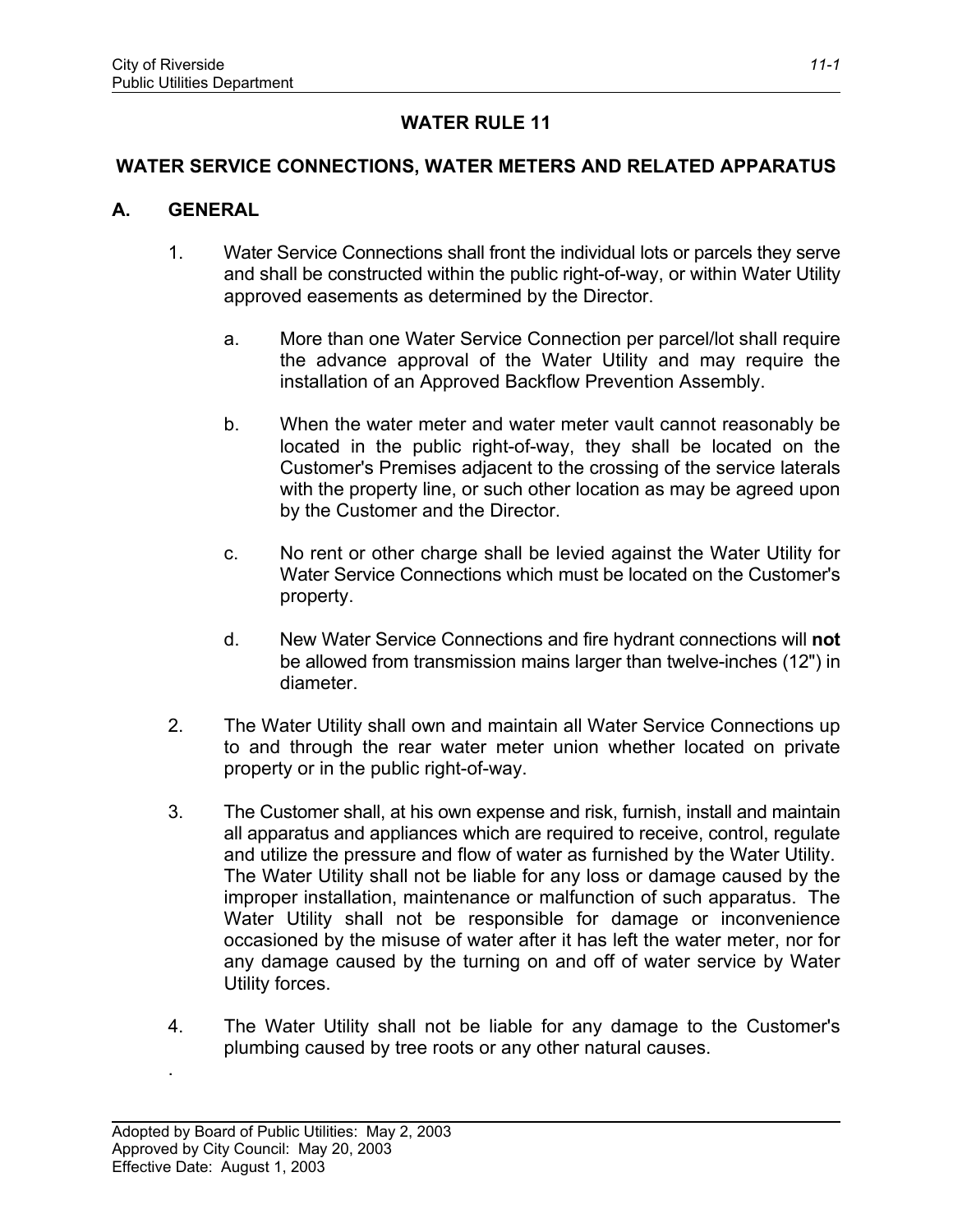- 5. As defined in the current applicable Uniform Plumbing Code, as adopted by the City, Section 608.2, when static water pressure inside a building is in excess of eighty (80) pounds per square inch, an approved type pressure regulator and pressure relief valve shall be installed and properly maintained by Applicant so that the water pressure is reduced to eighty (80) pounds per square inch or less.
- 6. The Customer shall compensate the Water Utility for any and all damage to Water Service Connections under the Water Utility's ownership, which is caused by carelessness or neglect of the Customer.
- 7. It shall be the Customer's or property owner's responsibility to maintain free and clear access for the Water Utility's representatives to all water meters, water meter vaults, backflow prevention assemblies, fire hydrants and other water facilities supplying his Premises. Refer to Standard CWD 631 and CWD 632.
- 8. Inasmuch as ownership of all Water Service Connections as described in Section A.2, above, is vested in the Water Utility, only authorized representatives and employees of the Water Utility are permitted to connect or disconnect the service lateral to the water main, or to turn the service on or off at the water meter. Tampering with the service lateral or water meter in any way by unauthorized persons is a violation of these Rules and may result in a penalty and/or the discontinuance of water service.
- 9. Whenever the owner or his representative has ordered a Water Service Connection removed, abandoned, or disconnected at the water main, said owner shall sign a release waiving all rights and interest in the Water Service Connection. Re-establishment of service to the Premises shall be evaluated, and charged as a new Water Service Connection with Backup Facility Capacity Charge, Distribution System Fee, and Elevation Fee considered paid.

# **B. WATER SERVICE CONNECTIONS FOR INDIVIDUAL PREMISES**

- 1. Upon payment of the applicable fees and charges and completion of the appropriate application forms, the Water Utility shall furnish, install and maintain the service lateral, water meter and water meter vault.
	- a. Applicant shall pay the Water Service Connection charges as specified in Section G.1.b. of this Rule, and shall also pay Backup Facility Capacity Charge, Distribution System Fee and Elevation Fee as set forth in Rule No. 10, Section C.1.
- 2. Applicants for individual Off-Site Water Service Connections four-inch (4") or larger have the option of having the Water Utility forces or a City of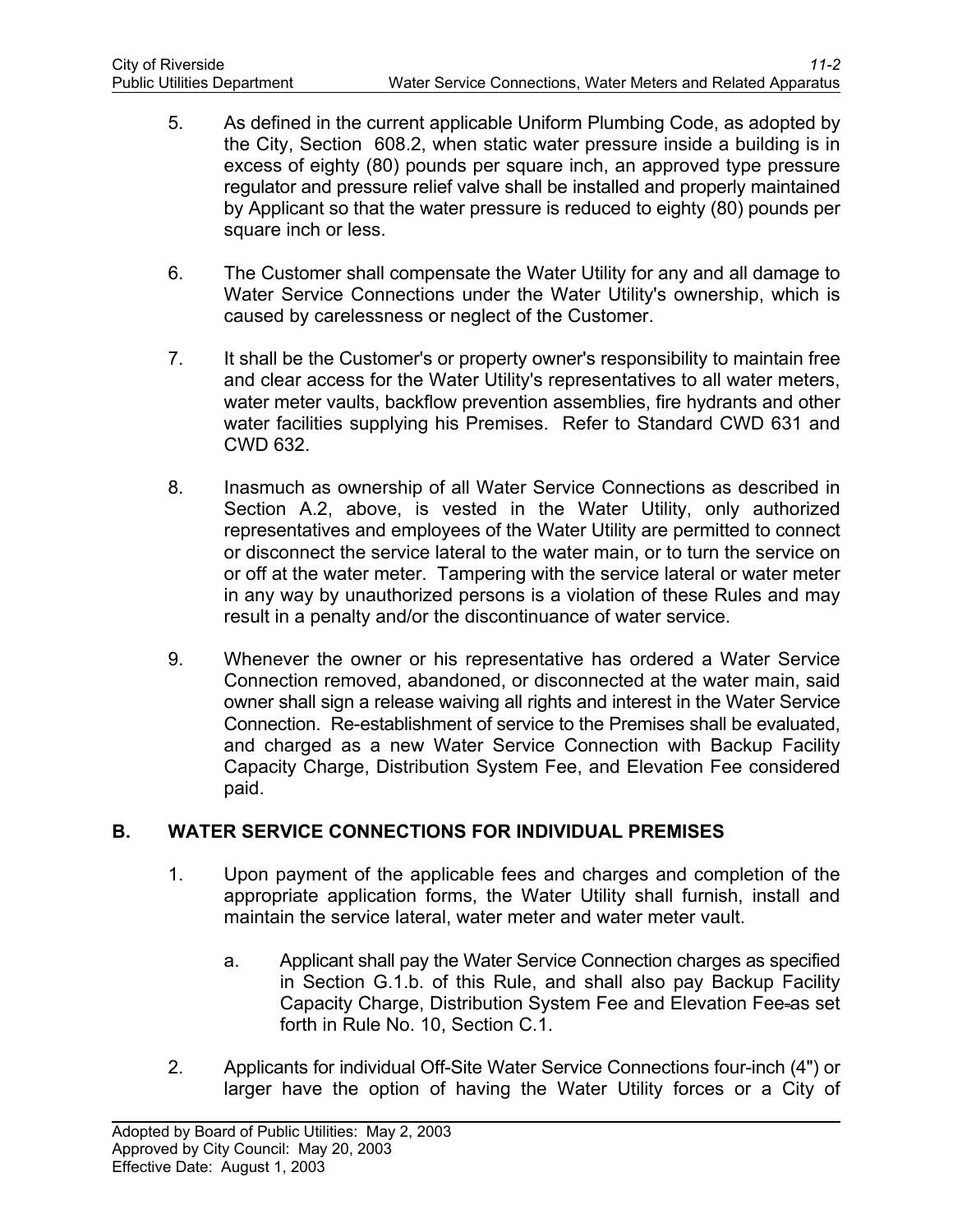Riverside approved, responsible, licensed contractor install the required connection(s).

- a. If Water Utility forces install said connections, the Applicant shall pay to the Water Utility the established charges as set forth in Rule No. 10, and Section G.1.b. of this Rule.
- b. If a private contractor is selected, said installation shall be in accordance with the Water Utility's standard plans and specifications and subject to Water Utility inspection and acceptance. The Applicant shall deposit with the Water Utility the established charges as set forth in Rule No. 10.C.2. (Backup Facility Capacity Charge, Distribution System Fee, Elevation Fee, inspection fees and water meter charges).
- c. If a private contractor is selected, Applicant will be required to submit to the Water Utility the following:
	- (1) Street opening permit;
	- (2) Liability insurance; and,
	- (3) An executed Hold Harmless agreement approved by the City's Legal Department.

## 3. **Bacteriological Testing for Water Meters Two-Inch (2") or Larger and Fire Protection Services**

Customer piping served by a water meter two-inch (2") or larger and Fire Protection Services will not be tested until a twenty-four (24) hour period between the final flushing and the taking of bacteriological samples is completed. Following this period, the Contractor shall have a qualified laboratory approved by the Water Utility perform bacteriological tests. Samples shall be taken in the field and transported to the laboratory by a laboratory technician or by a representative of an approved testing firm. A minimum of one (1) successful bacteriological test per 500 feet of water main will be required. All samples must be absent for total coliform and E. coli/fecal bacteria and have a heterotrophic plate count of less than 200.

All laboratory testing shall be at the Contractor's expense. One copy of the test results shall be mailed directly to the Water Utility from the laboratory.

A flushing testing charge will be collected in advance for each installation requiring bacteriological testing. The fee will be two hundred dollars (\$200.00), each and every time flushing testing is required. The flushing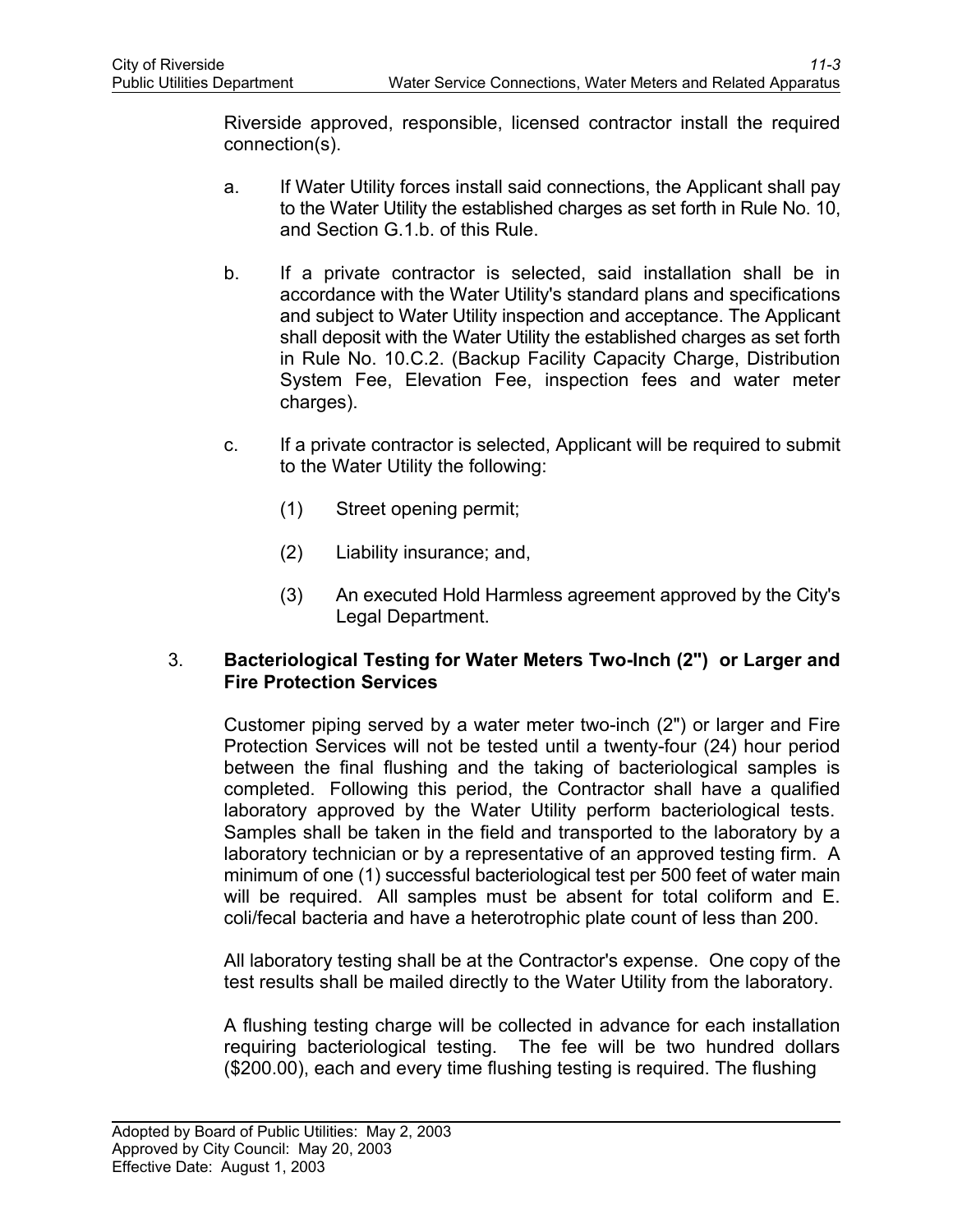testing charge will allow a maximum flushing time of ninety (90) minutes.

Upon successful completion of bacteriological testing, the sanitary condition of Customer's piping will be accepted and the water meter and/or Fire Protection Service will be released for Customer service and use.

#### **C. WATER SERVICE CONNECTIONS IN SUBDIVISIONS (TRACT MAPS), PARCEL MAPS, RECORDS OF SURVEY, SHOPPING CENTERS, MOBILE HOME PARKS AND INDUSTRIAL DEVELOPMENTS**

- 1. Water Service Connections within the development shall be installed in conjunction with the other On-Site water facilities under the provisions of Rule No. 10. Water meter charges as specified in Rule No. 10, shall apply.
- 2. Work shall commence within six (6) months of payment of all water fees and charges or the fees and charges which are in effect when work is commenced shall apply. All fees and charges which are applicable shall be paid prior to commencement of installation.

#### **D. RELOCATION AND REPLACEMENT OF WATER SERVICES LATERALS**

- 1. Water relocation or moving of water service laterals shall be performed by Water Utility forces at the Customer's expense. The charges shall be estimated by the Water Utility. Maximum lateral relocation shall be five feet (5').
	- a. The charges to relocate Water Service Connections over one-inch (1") shall be at actual cost of relocation.
	- b. If at the Customer's request the water service lateral must be extended or shortened, it will be done at Customer's expense.
- 2. Water service laterals which are or become defective without fault on the part of the Customer shall be replaced at Water Utility expense. When a defective water service lateral is scheduled for replacement, the Customer may obtain a larger size meter by paying the difference between the water meter charges as set forth below in addition to any applicable Backup Facility Capacity Charges:

| <b>Existing Meter</b> | Larger Meter                 |
|-----------------------|------------------------------|
| 5/8-inch Meter        | $3/4$ -inch Meter = \$ 20.00 |
| 3/4-inch Meter        | 1-inch Meter = $$15.00$      |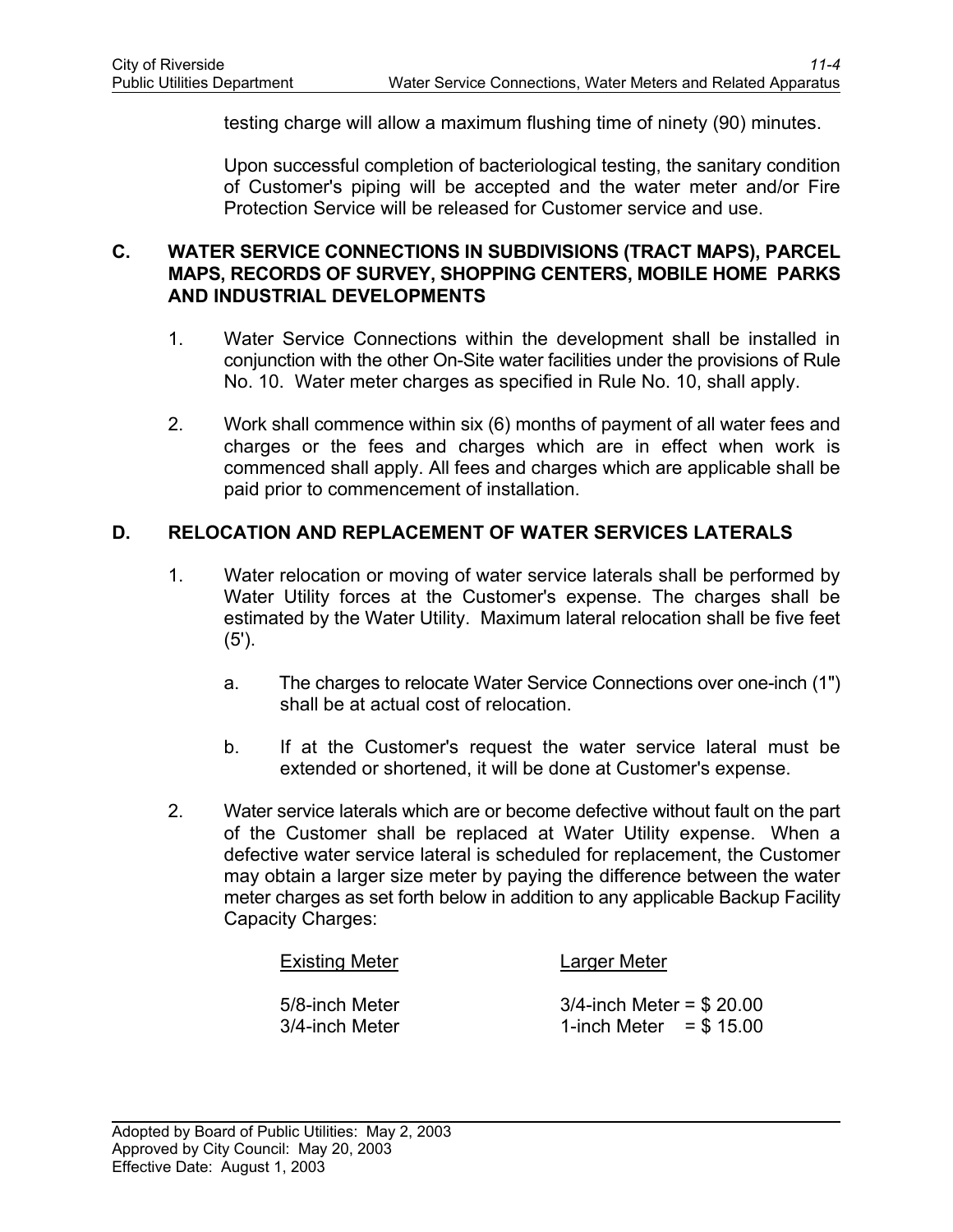Other combinations not covered shall be charged at the difference in the Water Utility's costs for labor and materials.

- 3. When a Customer requests a water meter size increase with no change to the water service lateral, the difference in water meter costs plus thirty-two dollars (\$32.00) will be charged in addition to any other applicable fees.
- 4. Charges for relocating fire hydrants and Fire Protection Services shall be levied when such relocation is for the convenience of the Customer or is necessitated by improvements initiated by him. These charges shall include costs for labor, materials, and overhead expenses. The charge for replacing a Fire Protection Service shall be the charge for a new service, but with Elevation Fee and Distribution System Fee considered paid.

## **E. REPAIR OF WATER FACILITIES**

The cost of repairing water facilities damaged by persons other than Water Utility personnel shall be at actual labor, material, equipment and field overhead costs plus fifty dollars (\$50.00) for the cost of general Water Utility overhead and processing for each incident. This charge may be waived at the Water Utility's discretion.

## **F. FIRE PROTECTION SERVICE - USAGE**

1. Private fire protection system services shall be used only for the discharge of water to extinguish fires, and shall be equipped with a backflow device detector assembly and bypass meter. It shall be unlawful to install any taps, hose bibs or other outlets for the use of water for any other purpose. The taking of water from a private fire system for any unauthorized use shall constitute cause for the discontinuance of the water supply at that service, or the installation at the Customer's expense of a fully-metered Water Service Connection with enforcement of the applicable water rates to such water meter.

## 2. **Backflow Prevention**

The Fire Protection Service to a Premise shall be subject to the same backflow prevention regulations and requirements as the Domestic Water Service to that property.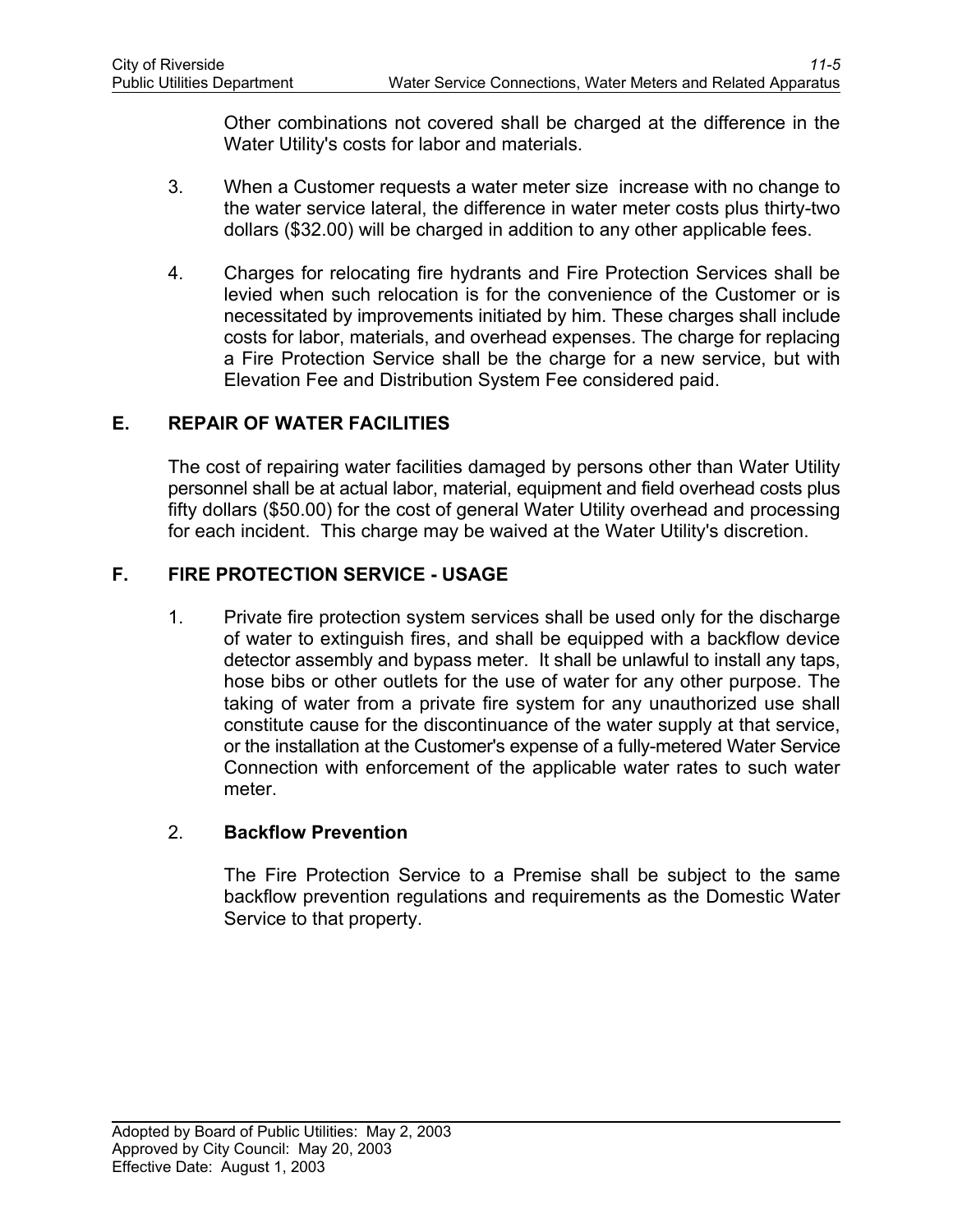## **G. SCHEDULE OF WATER SERVICE CONNECTION CHARGES**

#### **1. Domestic Water Service Connection Charges**

- a. Domestic Water Service Connection Charges shall be levied unless installed by property owner.
- b. The charges to be collected by the Water Utility for new Domestic Water Service Connections installed by Water Utility forces, are as set forth below including the water meter and water meter vaults, and are in addition to the charges and conditions noted in Rule No. 10. Backflow prevention assemblies, where required, are the responsibility of the Customer, and are not installed by the Water Utility.

## **Water Service Connection Charges**

#### **Connection Charge**

Size of Water Meter (Service Lateral, Water Meter, Vault)

| 3/4-inch meter    | \$1,305                           |
|-------------------|-----------------------------------|
| $1$ -inch         | \$1,320                           |
| $1-1/2$ -inch     | \$2,254                           |
| $2$ -inch         | \$2,294                           |
| 3-inch and larger | At Estimated Cost of Installation |

c. When ten (10) or more Water Service Connections are installed in a subdivision or shopping center, the Applicant may elect to have jumpers installed (in place of the water meter) for no more than one hundred twenty (120) days from the date of installation. This type of service is to provide construction water only. The monthly charge for this type of service is shown in Water Rate Schedule WA-2 – Flat Rate – Temporary Service.

#### 2. **Fire Protection Service Connection Charges**

- a. Fire Protection Service connection charges shall be levied where applicable.
- b. The charges to be collected by the Water Utility for Fire Protection Service shall be as set forth below and said charge is in addition to the charges and conditions noted in Rule No. 10.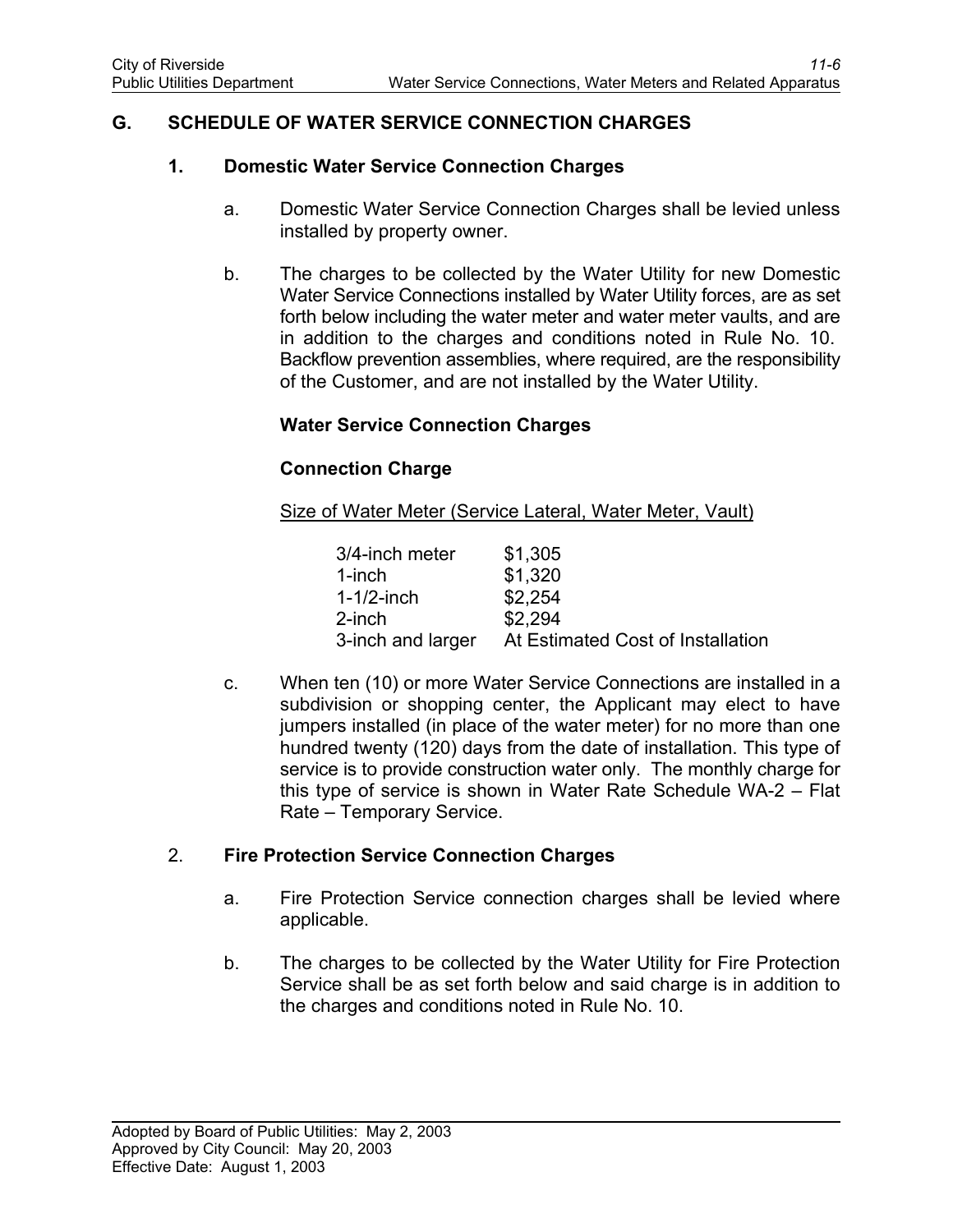### (1) **Fire Protection Service Connection Requiring Backflow Protection**

The Water Utility determines the Degree Of Hazard associated with the Fire Protection Service connection. When Backflow Protection is necessary, the following installation will be applicable:

Fire Protection Service Connection Above-Ground: The Water Utility installation shall generally include tapping the water main, laying a service lateral, and installing an above ground riser and flange.

All piping, valves, regulators and attachments on the Applicant's side of the riser flange shall be the Applicant's responsibility to install and maintain.

An approved double check detector assembly (DCDA) or an approved reduced pressure principle detector assembly (RPDA) shall be furnished and installed by Applicant. The location of this assembly must be approved by the Water Utility's Backflow Program Administrator. The assembly is the property of the Customer and it is the Customer's responsibility to test and maintain the unit. The detector meter on the bypass piping of the detector assembly becomes the property and maintenance responsibility of the Water Utility. This water meter shall be protected by a steel enclosure with a hinged meter reading lid. The steel enclosure shall be approved in advance by the Water Utility prior to fabrication. Also this water meter shall be primed and painted as approved by the Water Utility.

| Size of Service   | <b>Connection Charge</b>          |
|-------------------|-----------------------------------|
| 2-inch and larger | At Estimated Cost of Installation |

(2) If the required Distribution System Fee and Elevation Fee have not been paid with a Domestic Water Service connection, then these fees as outlined in Rule No. 10.C.1.b. & c. shall be assessed and paid with the Fire Protection Service connection payment.